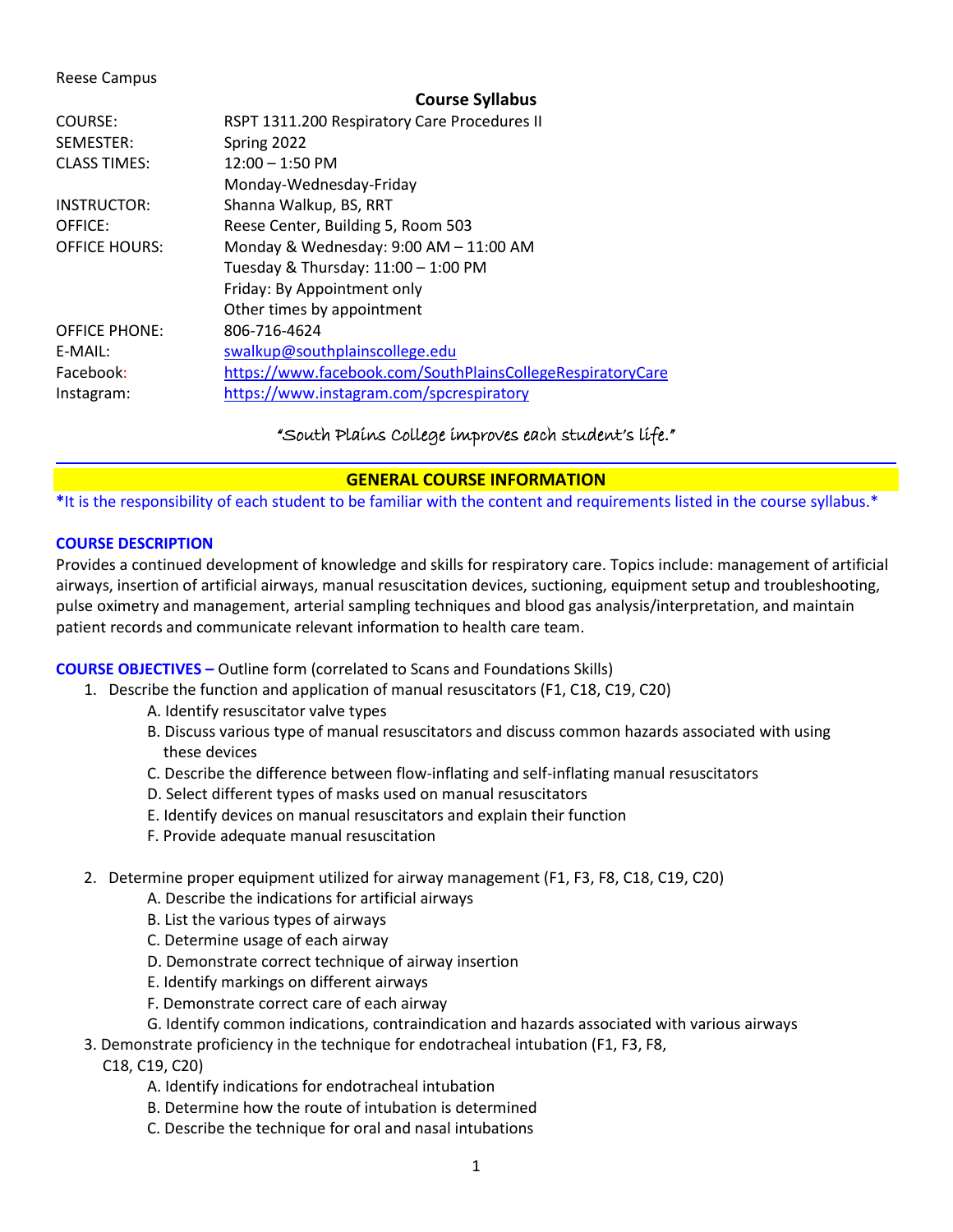- D. Describe how to assess and confirm proper ET tube placement
- E. Describe the procedure for a tracheotomy
- F. List and describe the complications associated with airways and long term intubation
- 4. Explain the importance of the RCP in maintenance of the airway (F1, F3, F8, C18,

C19, C20)

- A. Demonstrate proper technique in securing the artificial airway
- B. Determine methods for providing for patient communication
- C. Ensure adequate humidification to the artificial airway
- D. Understand the importance of cuff care in the intubated patient
- E. Troubleshoot airway emergencies
- 5. Explain the function of the equipment and proper technique of suctioning (F1,F3,

F8, C18, C19, C20)

- A. Describe the use of various suction catheters
- B. Identify the indications for suctioning
- C. Identify and minimize the hazards associated with suctioning
- D. Demonstrate proper technique for suctioning
- E. Determine appropriate suction catheter size and suction pressure
- 6. Describe the process of extubation (F1,F3, F8, C18, C19, C20)
	- A. Demonstrate procedure of orotracheal and nasotracheal extubation
	- B. Understand removal of tracheostomy tubes
	- C. Identify hazards associated with extubation
	- D. Explain the rationale of applying appropriate oxygen, humidity therapy, and medication therapy post extubation
- 7. Determine need for noninvasive ventilation (F1,F3, C18, C19, C20)
	- A. List goals and benefits from noninvasive ventilation
	- B. Identify types and choose appropriate patient interfaces
	- C. Determine effective/ineffective application and management of NIV
	- D. List potential comlications associated with NIV and possible solutions
- 8. Determine need for respiratory care in alternative settings ( F1, F2, F8, C9, C11, C 18, C19, C20)
	- A. List factors to evaluate when alternative care sites and support services are being assessed
	- B. Explain how to select, assemble, monitor, and maintain oxygen therapy equipment
	- C. Instruct patient/caregivers and their ability to provide care
	- D. How to select, assemble, monitor, and maintain portable ventilatory support and continuous positive
	- airway pressure equipment, including applicable interfaces/appliances
	- E. Ensure safe proper documentation, evaluation, safety and infection control
- 9. Identify how gas exchange is analyzed and monitored and demonstrate ability of ABG interpretation (F1, 2, 8, C7, 18, 19, 20)
	- A. Differentiate and describe the characteristics of various types of oxygen analyzers
	- B. Identify techniques used to assess gas exchange and when they are indicated
	- C. Select equipment for monitoring procedures and ensure its proper function
	- D. Understand blood gas analysis via blood gas machines
	- E. Identify indications, contraindications, hazards of arterial blood gas sampling
	- F. Describe when and how to perform co-oximetry
	- G. Interpret pulse oximetry and blood gas results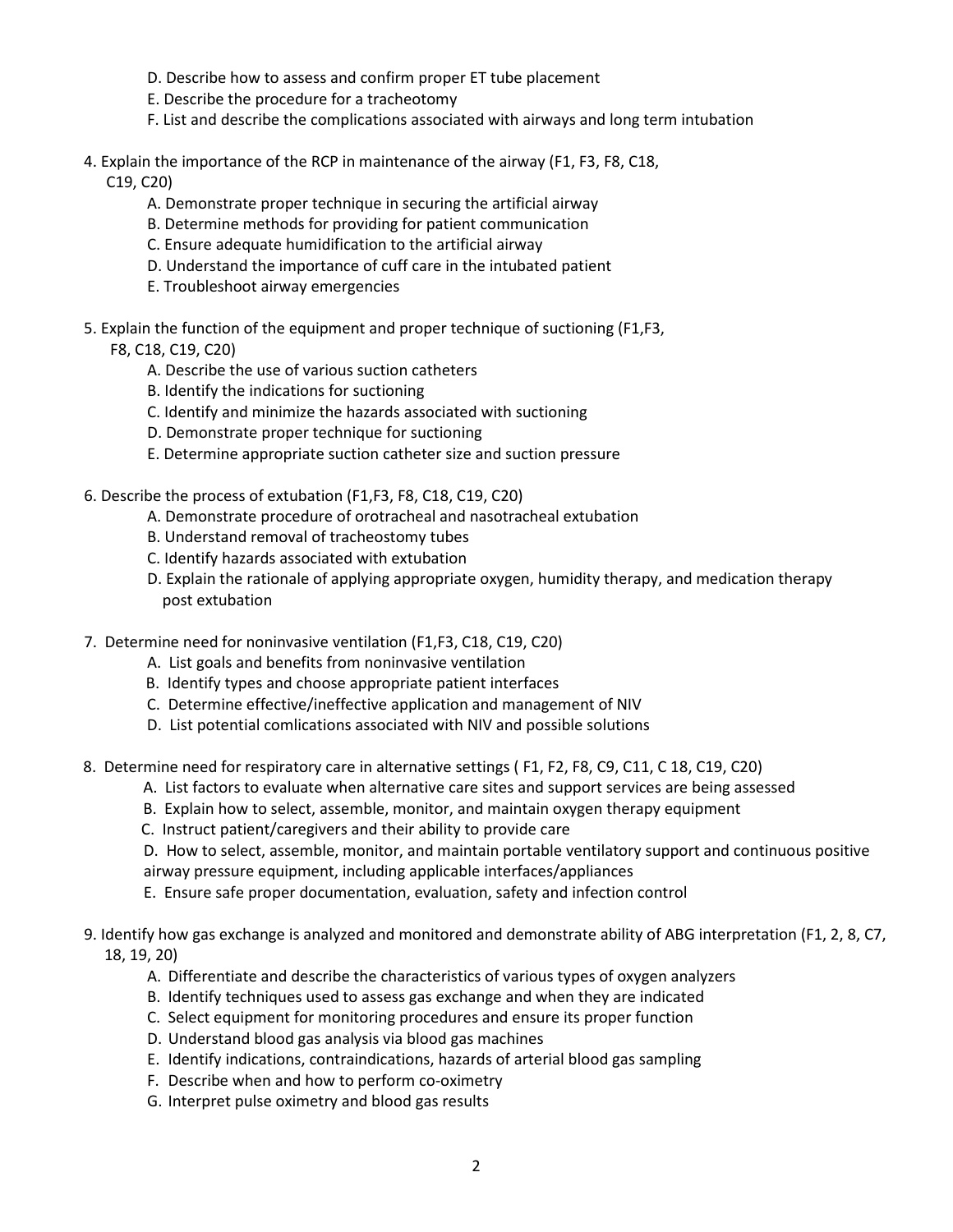#### **EVALUATION METHODS**

Written exams, written assignments, and other projects as assigned.

## **ACADEMIC INTEGRITY**

It is the aim of the faculty of South Plains College to foster a spirit of complete honesty and a high standard of integrity. The attempt of any student to present as his or her own any work which he or she has not honestly performed is regarded by the faculty and administration as a most serious offense and renders the offender liable to serious consequences, possibly suspension.

**Cheating** - Dishonesty of any kind on examinations or on written assignments, illegal possession of examinations, the use of unauthorized notes during an examination, obtaining information during an examination from the textbook or from the examination paper of another student, assisting others to cheat, alteration of grade records, illegal entry or unauthorized presence in the office are examples of cheating. Complete honesty is required of the student in the presentation of any and all phases of coursework. This applies to quizzes of whatever length, as well as final examinations, to daily reports and to term papers.

**Plagiarism** - Offering the work of another as one's own, without proper acknowledgment, is plagiarism; therefore, any student who fails to give credit for quotations or essentially identical expression of material taken from books, encyclopedias, magazines and other reference works, or from themes, reports or other writings of a fellow student, is guilty of plagiarism.

## **BLACKBOARD**

Blackboard is an e-Education platform designed to enable educational innovations everywhere by connecting people and technology. This educational tool will be used in this course throughout the semester.

## **FACEBOOK/INSTAGRAM**

The Respiratory Care Program has a Facebook page at <https://www.facebook.com/SouthPlainsCollegeRespiratoryCare>, and Instagram page at [https://www.instagram.com/spcrespiratory.](https://www.instagram.com/spcrespiratory) In addition to the South Plains College website, these pages will be used to keep students up-to-date on program activities, weather delays, South Plains College announcements and will help with program recruitment. "Liking" the Respiratory Care Program Facebook page is not mandatory, nor is personal Facebook accounts, in order to access this page.

#### **SCANS and FOUNDATION SKILLS**

Refer also to Course Objectives. Scans and Foundation Skills attached

# **SPECIFIC COURSE INFORMATION**

#### **TEXT AND MATERIALS**

Students are required to obtain the following:





**Cairo, J.M. Respiratory Care Equipment, 10th Ed. ( 2018). ISBN: 978-0-323-41636-8 Kacmarek, Robert. Egan's Fundamentals of Respiratory Care, 12th Ed. ( 2017). ISBN: 978-0-323-59798-2 Data Arc License**

## **EVALUATION METHODS**

- 1. Unit Examinations
- 2. Assignments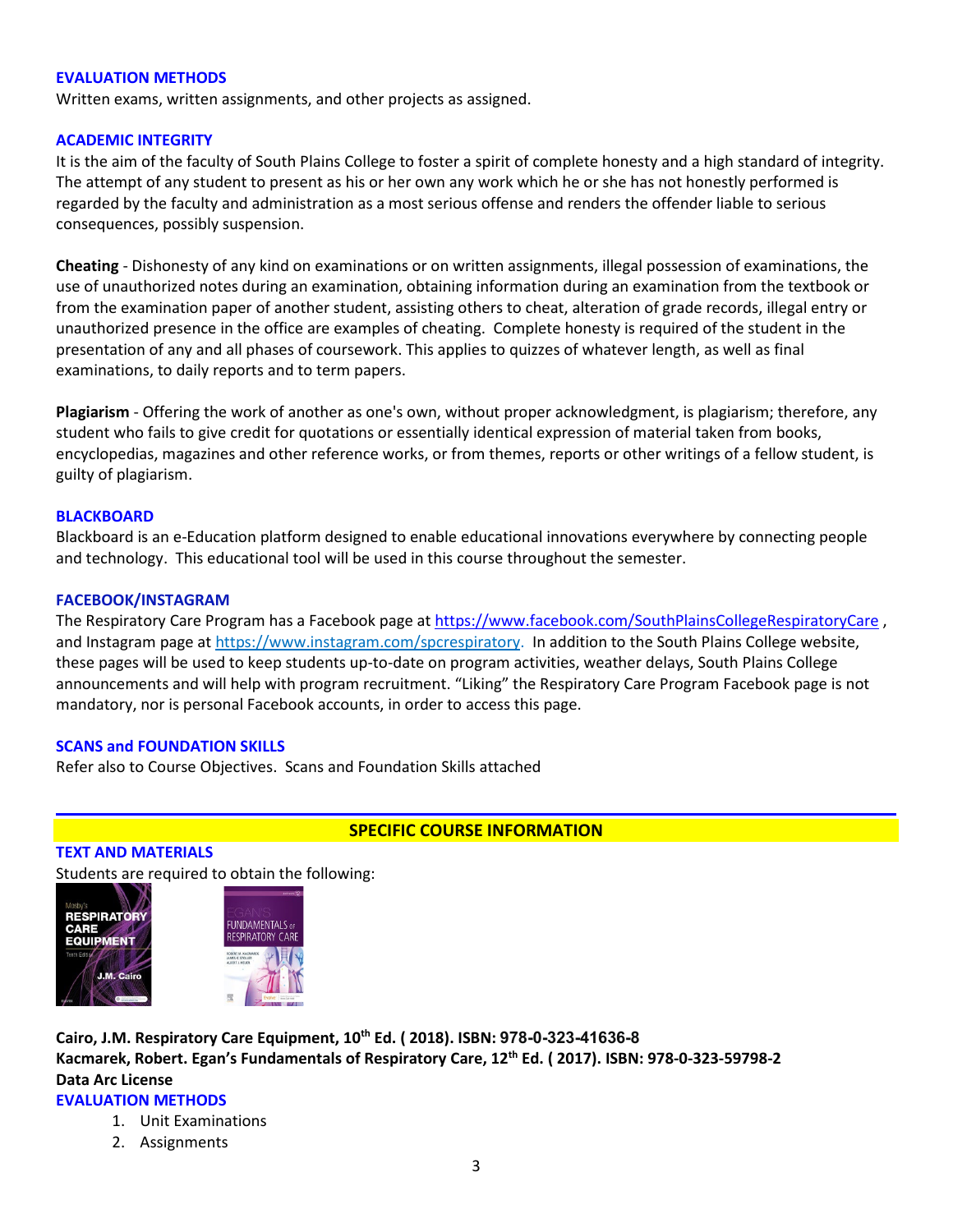- 3. Lab Competencies
- 4. Final Examination

# **ATTENDANCE POLICY**

## **Class Attendance**

Students are expected to attend all classes in order to be successful in a course. The student may be administratively withdrawn from the course when absences become excessive as defined in the course syllabus.

When an unavoidable reason for class absence arises, such as illness, an official trip authorized by the college or an official activity, the instructor may permit the student to make up work missed. It is the student's responsibility to complete work missed within a reasonable period of time as determined by the instructor. Students are officially enrolled in all courses for which they pay tuition and fees at the time of registration. Should a student, for any reason, delay in reporting to a class after official enrollment, absences will be attributed to the student from the first class meeting.

Students who enroll in a course but have "Never Attended" by the official census date, as reported by the faculty member, will be administratively dropped by the Office of Admissions and Records. A student who does not meet the attendance requirements of a class as stated in the course syllabus and does not officially withdraw from that course by the official census date of the semester, may be administratively withdrawn from that course and receive a grade of "X" or "F" as determined by the instructor. Instructors are responsible for clearly stating their administrative drop policy in the course syllabus, and it is the student's responsibility to be aware of that policy.

It is the student's responsibility to verify administrative drops for excessive absences through MySPC using his or her student online account. If it is determined that a student is awarded financial aid for a class or classes in which the student never attended or participated, the financial aid award will be adjusted in accordance with the classes in which the student did attend/participate and the student will owe any balance resulting from the adjustment.

Regular attendance is necessary to successfully meet the course objectives. The student is responsible for all class work covered during absences from class. Students are expected to be in class, on time. A student is tardy if he/she arrives more than 5 minutes after class begins. If a student is tardy to class three times, it will be counted as one absence. It is the student's responsibility to inform the instructor of the reason for an absence and to do so in a timely fashion. A student may be administratively withdrawn from the course if he/she has more than **five** absences from class and the instructor determines the student is unable to successfully meet the course objectives.

Students who are tardy are asked to respect their peers and enter the classroom quietly in order not to disrupt the class. Students who are late to a class starting with an examination will not be given additional time to complete the exam. The exam will be finished when the last on-time student has completed.

# **ASSIGNMENT POLICY**

Students are expected to maintain a reading schedule at home to keep current with classroom discussions. **Late assignments will not be accepted.** 

1. Workbook Assignments: Details of workbook assignments will be posted on Blackboard

# **COMPUTER USAGE**

As computer technology in the field of health occupations continues to become more popular, computers will be used in this course for several assignments. All students have access to computers and printers on the South Plains College campus. Students will be expected to utilize computers to access assignments and classroom resources. All registered students are supplied with a working email account from South Plains College. In order to take exams, students must have their user name and password.

**ALL STUDENTS ARE EXPECTED TO KNOW THEIR SPC STUDENT USER NAME AND PASSWORD.**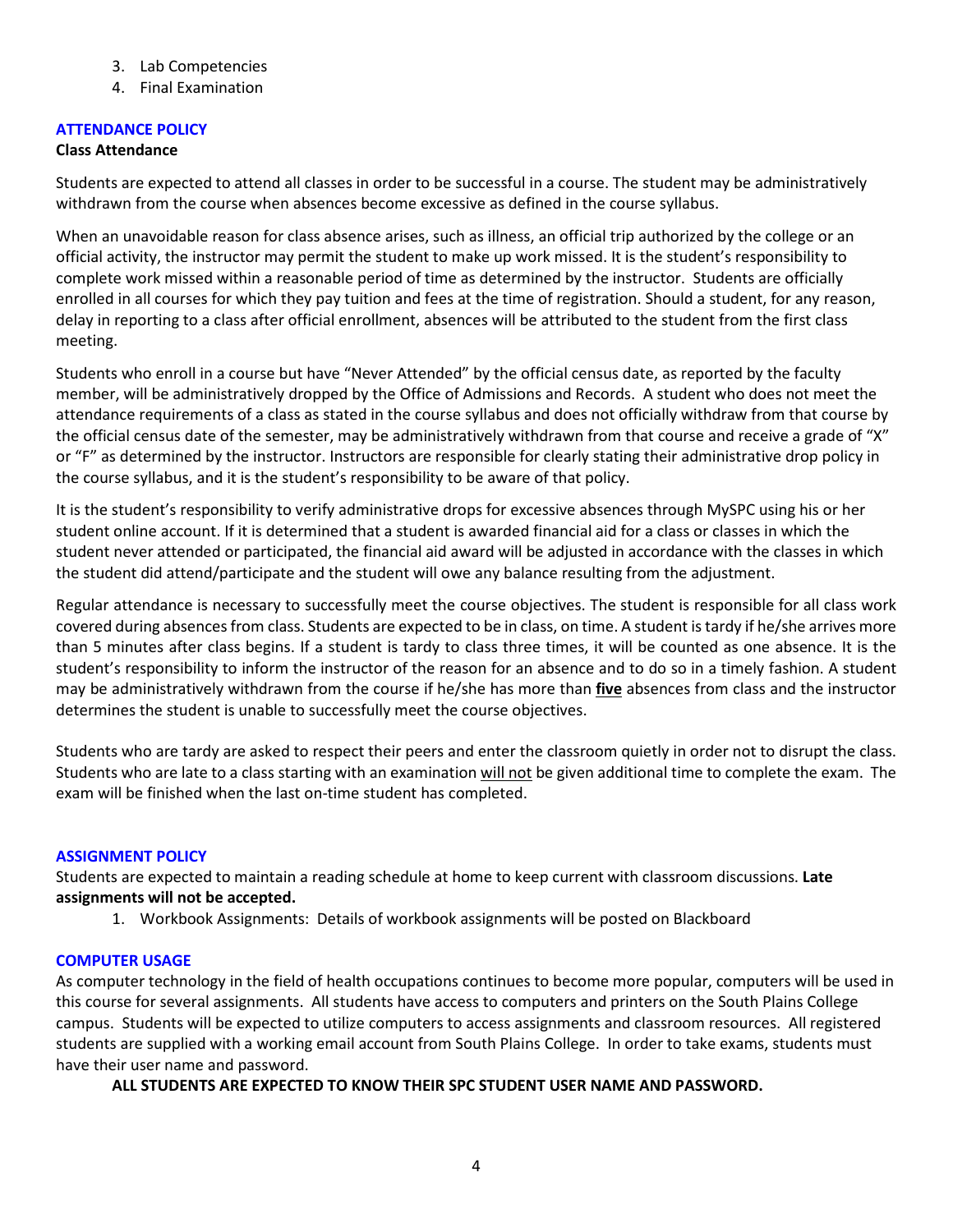#### **COMPUTER LAB USAGE**

The computer lab(s) on any campus may be used by students during scheduled open hours or as assigned by an instructor. Printer paper will not be provided for students to print materials but students may seek assistance from faculty or staff to request lab paper from the college if needed. Lack of computer lab paper is not an excuse for not having homework assignments, skills lab sheets, or any other required documents. Students should come prepared for class.

### **LAB COMPTENCIES**

- 1. Students must complete laboratory exercises during lab time, individually or in small groups, as assigned. Laboratory exercises and skills practice allow the student to apply the reading and lecture material to actual performance of skills.
- 2. Students will be required to successfully complete the following competencies in lab:

Setup and ventilate via mask- Adult Nasotracheal suctioning-adult Setup and ventilate via ETT- Adult Cuff Management Securing artificial airway Endotracheal intubation-Adult Extubation-Adult Endotracheal suction-adult Inline suction-adult **Pulse oximetry** Non-Invasive setup- Adult Aerosol T- Piece Non-Invasive check - Adult

All competencies will be documented in Trajecsys by the clinical instructor/preceptor evaluating the student. The student is not considered proficient in a lab competency until a satisfactory rating has been achieved. The student will be evaluated as:

**-Satisfactory** (100%)- ready for clinical application with minimal supervision. Performed procedure accurately.

**-Unsatisfactory performance** - not ready for clinical application. Requires remediation under one of the following categories:

- **Minor – Unsatisfactory (75%):** Needs to review fundamental concepts or requires re-evaluation of minor deficiency(s) (ex. forgets to wash hands during the **Follow-up** stage. Must be re-evaluated on this step not the whole procedure). May re-attempt on the same day.
- **Major – Unsatisfactory (50%):** Requires additional lab practice and complete re-evaluation of the procedure. If the student receives an unsatisfactory rating (major), the student may attempt the competency on another laboratory day when he/she has reviewed the procedure and feels prepared.
- Each competency attempt will be scored (as indicated above). Ex: If a student scores a 75% on the first attempt and then a 100% on second attempt, the score entered into the grade book is 87.5 for that particular competency.
- If a student is unable to successfully complete a competency after 2 attempts, remediation will be required. Please see 'Remediation' below for details.

**GRADING POLICY-** Grades in this course will be determined using the following criteria:

| Unit Exams          | 50% |
|---------------------|-----|
| Assignments         | 15% |
| Lab Competencies    | 10% |
| Comprehensive Final | 25% |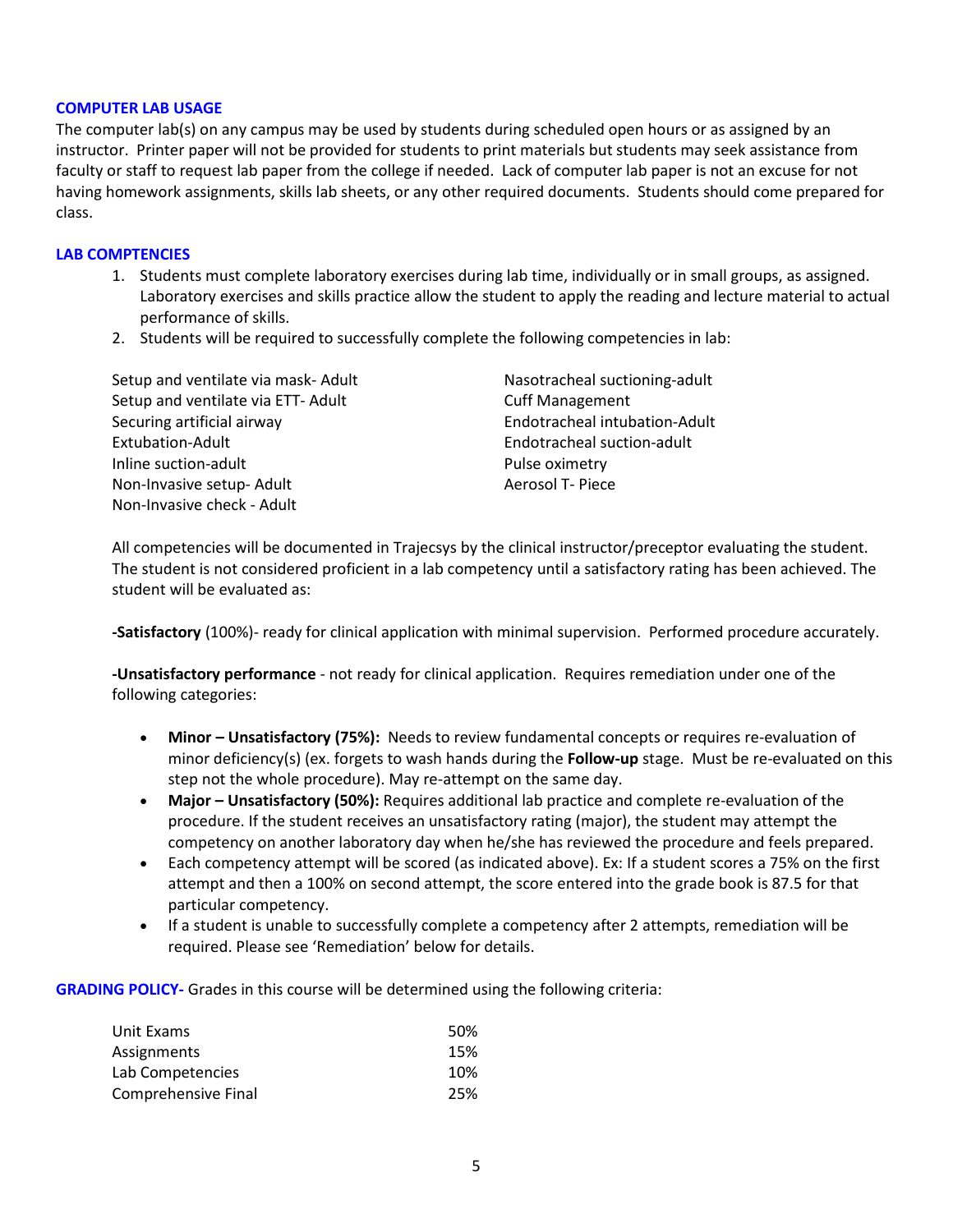$A = 90 - 100$  $B = 80 - 89$  $C = 75 - 79$ D= 65-74  $F= < 65$ 

Students will be allowed to drop their lowest unit exam grade. Make-up exams will not be given.

## **Successful completion of this course requires:**

1. A final grade of 'C' (75%) or better.

### **CONFERENCES**

If at any time a student is not satisfied with their overall performance, he/she is encouraged to schedule an appointment with the DCE/Instructor. Please refer to Respiratory Care Student Handbook for more details regarding remediation/tutoring.

## **REMEDIATION**

Please refer to the 2021-2022 Respiratory Care Program student handbook for the remediation policy for exams and clinical competencies.

## **COMMUNICATION POLICY**

Electronic communication between instructor and students in this course will utilize the South Plains College "My SPC", REMIND and email systems. Instructor will not initiate communication using private email accounts. Students should regularly check blackboard, remind and email systems for specific clinical assignments/announcements.

If necessary, students may contact me on my personal cell phone between the hours 8:00 am-8:00 pm M-F. On the weekends/holidays, please do not contact me before 10:00 am and after 6:00 pm. If you need to reach me after the hours listed, please send a message or an email to my SPC email/REMIND. If you will be absent from class, please do not contact me on my personal cell phone.

Blackboard is an e-Education platform designed to enable educational innovations everywhere by connecting people and technology. This educational tool will be used in this course throughout the semester.

#### **CAMPUS CARRY**

Campus Concealed Carry - Texas Senate Bill - 11 (Government Code 411.2031, et al.) authorizes the carrying of a concealed handgun in South Plains College buildings only by persons who have been issued and are in possession of a Texas License to Carry a Handgun. Qualified law enforcement officers or those who are otherwise authorized to carry a concealed handgun in the State of Texas are also permitted to do so. Pursuant to Penal Code (PC) 46.035 and South Plains College policy, license holders may not carry a concealed handgun in restricted locations. For a list of locations, please refer to the SPC policy at: [\(http://www.southplainscollege.edu/human\\_resources/policy\\_procedure/hhc.php\)](http://www.southplainscollege.edu/human_resources/policy_procedure/hhc.php) Pursuant to PC 46.035, the open carrying of handguns is prohibited on all South Plains College campuses. Report violations to the College Police Department at 806-716-2396 or 9-1-1.

#### **PREGNANCY ACCOMMODATIONS STATEMENT**

#### **Title IX Pregnancy Accommodations Statement**

If you are pregnant, or have given birth been within six months, under Title IX you have a right to reasonable accommodations to help continue your education. Students who wish to request accommodations must contact the Health and Wellness Center at 806-716-2529 to initiate the process.

### **STUDENT CONDUCT**

Rules and regulations relating to the students at South Plains College are made with the view of protecting the best interests of the individual, the general welfare of the entire student body and the educational objectives of the college. As in any segment of society, a college community must be guided by standards that are stringent enough to prevent disorder, yet moderate enough to provide an atmosphere conducive to intellectual and personal development.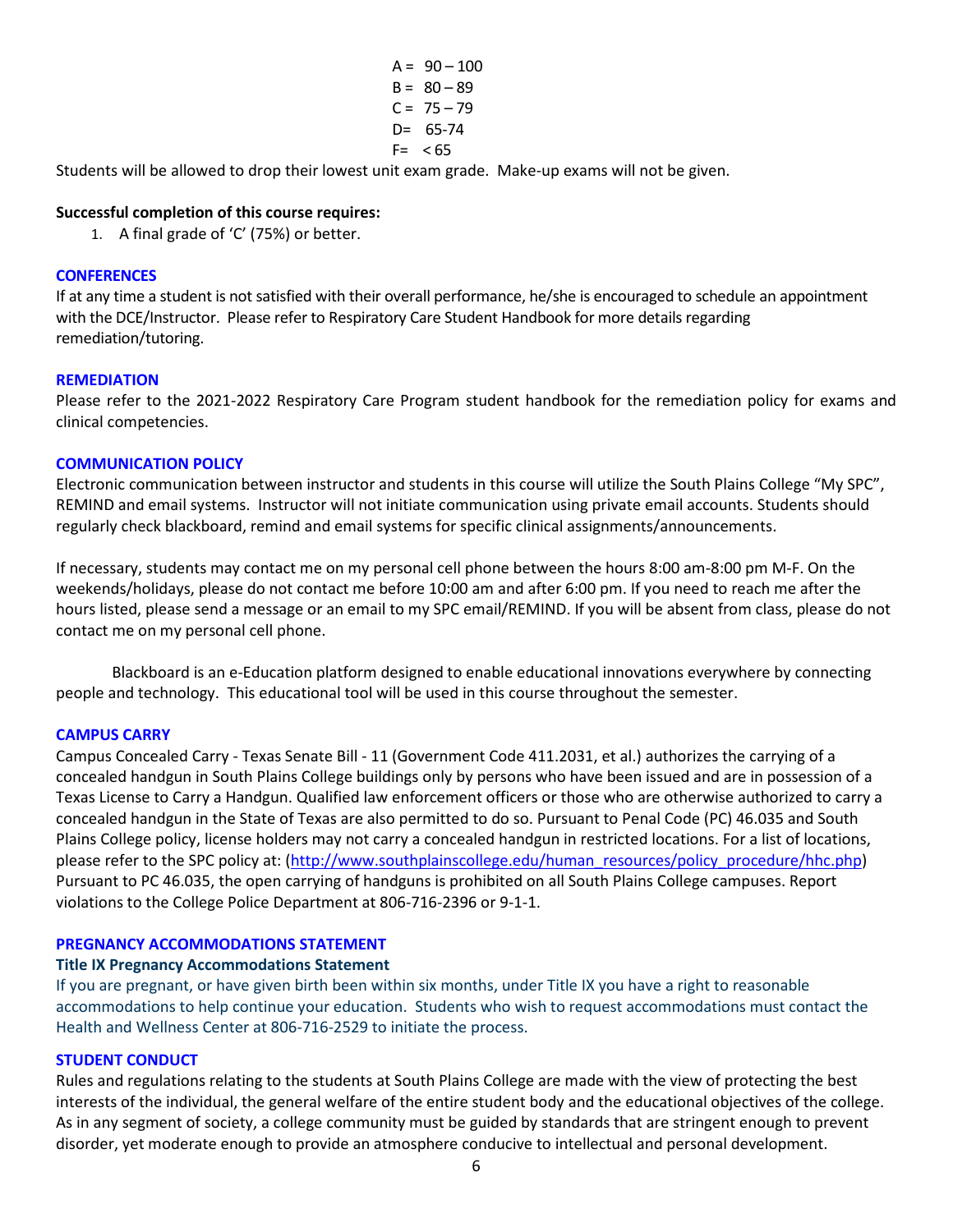A high standard of conduct is expected of all students. When a student enrolls at South Plains College, it is assumed that the student accepts the obligations of performance and behavior imposed by the college relevant to its lawful missions, processes and functions. Obedience to the law, respect for properly constituted authority, personal honor, integrity and common sense guide the actions of each member of the college community both in and out of the classroom. Students are subject to federal, state and local laws, as well as South Plains College rules and regulations. A student is not entitled to greater immunities or privileges before the law than those enjoyed by other citizens. Students are subject to such reasonable disciplinary action as the administration of the college may consider appropriate, including suspension and expulsion in appropriate cases for breach of federal, state or local laws, or college rules and regulations. This principle extends to conduct off-campus which is likely to have adverse effects on the college or on the educational process which identifies the offender as an unfit associate for fellow students.

Any student who fails to perform according to expected standards may be asked to withdraw.

Rules and regulations regarding student conduct appear in the current Student Guide.

**<http://catalog.southplainscollege.edu/content.php?catoid=49&navoid=1321>**

## **COVID-19**

If you are experiencing any of the following symptoms, please do not attend class and either seek medical attention or get tested for COVID-19.

- Cough, shortness of breath, difficulty breathing
- Fever or chills
- Muscles or body aches
- Vomiting or diarrhea
- New loss of taste and smell
- *Consistent with the latest CDC recommendations, we have revised our guidance for students, faculty, and staff who have a known exposure or have tested positive. Anyone with a known exposure should wear a mask for 10 days and should seek a COVID-19 test on day five after exposure. If you test positive or develop symptoms, you should immediately self-isolate and seek a COVID-19 test. Please immediately notify your instructor, supervisor, and DeEtte Edens, Associate Director of Health and Wellness, any time you test positive for COVID-19. Anyone who tests positive is required to self-isolate for five days. Following the five-day isolation period, if you are asymptomatic or your symptoms are resolving, you may return to work or class but should wear a mask for five additional days. If you are still symptomatic, please contact DeEtte Edens a[t dedens@southplainscollege.edu](mailto:dedens@southplainscollege.edu) or 806-716-2376 prior to your return date.*

#### **EMERGENCY**

The student should notify his/her family that in case of an emergency during normal class schedule, they should call the Nursing Office at (806)716-2391 or (806)716-2193. Class will not be interrupted unless it is an emergency, so they must identify themselves and say it is an emergency to get immediate action.

The student should notify his/her family that in the case of an emergency during clinical rotations, they should call and leave a message or text (who they are and who they need to get in touch with for an emergency) to the number or numbers provided to them in the clinical course syllabus and/or on the clinical course schedule..

#### **Dropping a class**

Students should submit a **Student [Initiated](https://forms.office.com/Pages/ResponsePage.aspx?id=ZrGRbWrP6UWeIqAmJdCCqRkmPIpp6AVCixFJfcqITt9UODExTUFXS0JOODhJOTlYM0NEV1kzRk9GMS4u) Drop Form** online**.**

**Students will not be required to obtain an instructor signature to drop**, however, we do encourage students to communicate with instructors or advisors prior to dropping a course when they are able. **There will be no charge for drops for the fall or spring semesters**.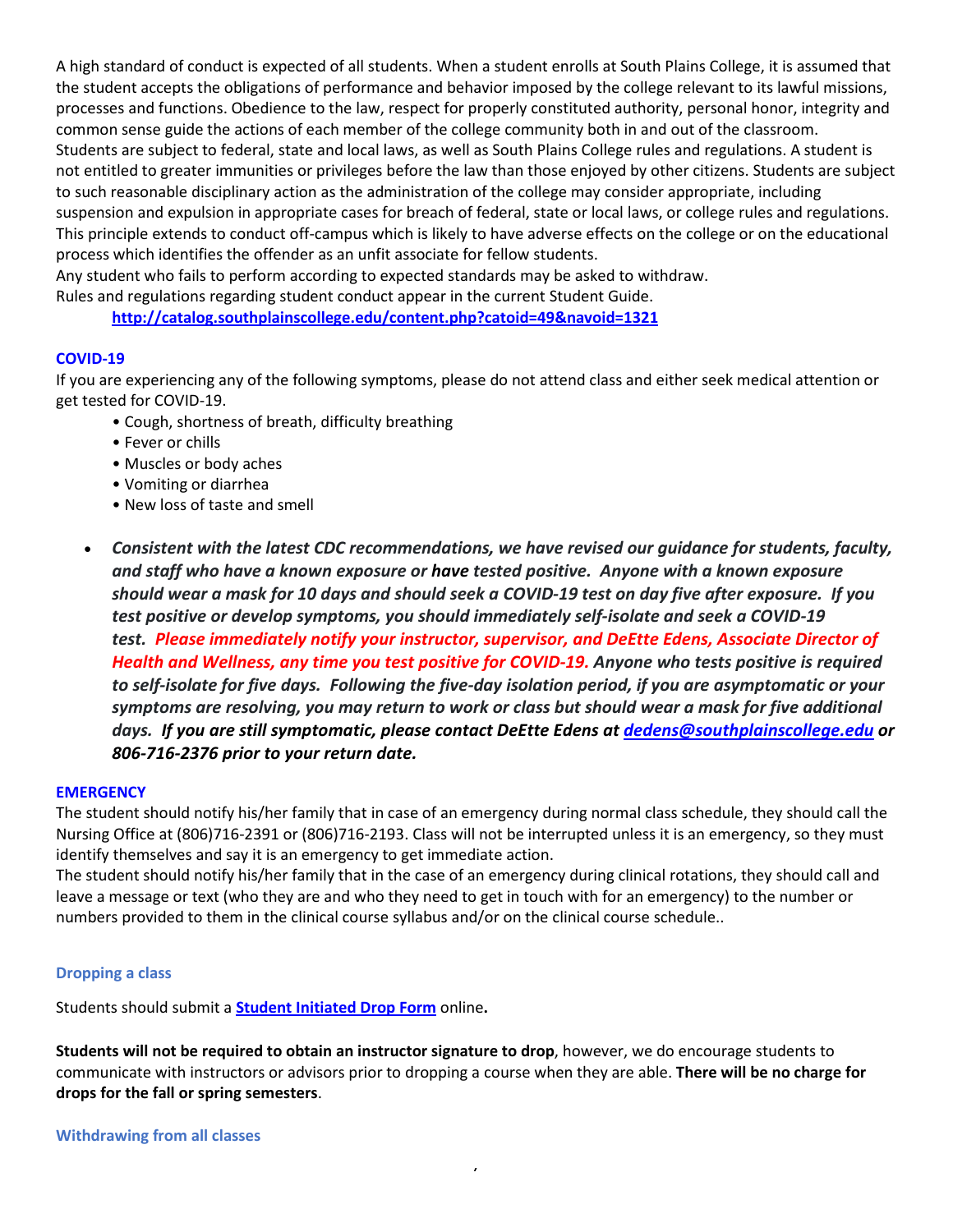If a student wishes to withdraw from all courses, they should initiate that process with the Advising Office. They can schedule an appointment with an advisor by visiting [http://www.southplainscollege.edu/admission](http://www.southplainscollege.edu/admission-aid/advising/spcadvisors.php)[aid/advising/spcadvisors.php](http://www.southplainscollege.edu/admission-aid/advising/spcadvisors.php) or by calling 806-716-2366.

## **Schedule Change (after late registration and before census date)**

To make a schedule change after late registration (January 22nd) and before the census date (February 3rd), students should submit a **[Schedule](https://forms.office.com/Pages/ResponsePage.aspx?id=ZrGRbWrP6UWeIqAmJdCCqRkmPIpp6AVCixFJfcqITt9UODIyTkRZSkFHVDNSVFRFV0g0T0tVWVAwRi4u) Change Form.**

After late registration, adding a class requires instructor approval. If a student is requesting to be added to one of your courses and you approve, please email [registrar@southplainscollege.edu](mailto:registrar@southplainscollege.edu) with your approval. This can take the place of signature on the Schedule Change Form that we have required in the past.

For additional information regarding schedule changes, drops and withdrawals, click [here.](http://www.southplainscollege.edu/admission-aid/apply/schedulechanges.php)

# **SPECIAL REQUIREMENTS (\* Read Carefully-Cell Phone, Pagers, and other Electronic Devices)**

Cell phones distract from the learning environment. For this reason, they should be turned off and put away out of view upon entering the classroom. If you must carry a pager or phone to class for emergency purposes, please see me in advance. If you bring a laptop to class, it should not be used for purposes other than taking notes in class.

#### **COURSE DISCLAIMER**

In order to better prepare students for a career in Respiratory Care profession, there will be times during this course where students will be exposed to training scenarios and situations that will be unpleasant to the average college student. If the student does not feel they can tolerate this type of learning environment, they should discuss this with me immediately before continuing the course.

#### **CHANGES and AMENDMENTS TO SYLLABUS**

The program director or clinical coordinator reserves the right to make reasonable changes to the syllabus at any time during the semester. If this occurs, the students will be notified and furnished a copy of all applicable changes or amendments.

# **COURSE OUTLINE**

#### **Unit 1 Airway Management I**

Reading Assignment: Egans Chapter 37 Cairo Chapter 5 Pg 117-124; 147-154 Workbook assignment posted on Blackboard

Competencies: Naso-tracheal suctioning-Adult; Endotracheal suctioning- Adult; In-line suctioning-Adult **Exam 1**

## **Unit 2 Airway Management II**

Reading Assignment: Egans Chapter 37 Cairo Chapter 5 Pg 124-147 Workbook assignment posted on Blackboard

Competencies: Setup and ventilate via mask- Adult; Setup and ventilate via ETT; Endotracheal intubation- Adult; Extubation- Adult, Cuff Management- Adult; Aerosol T-Piece; Securing Artificial Airway **Exam 2**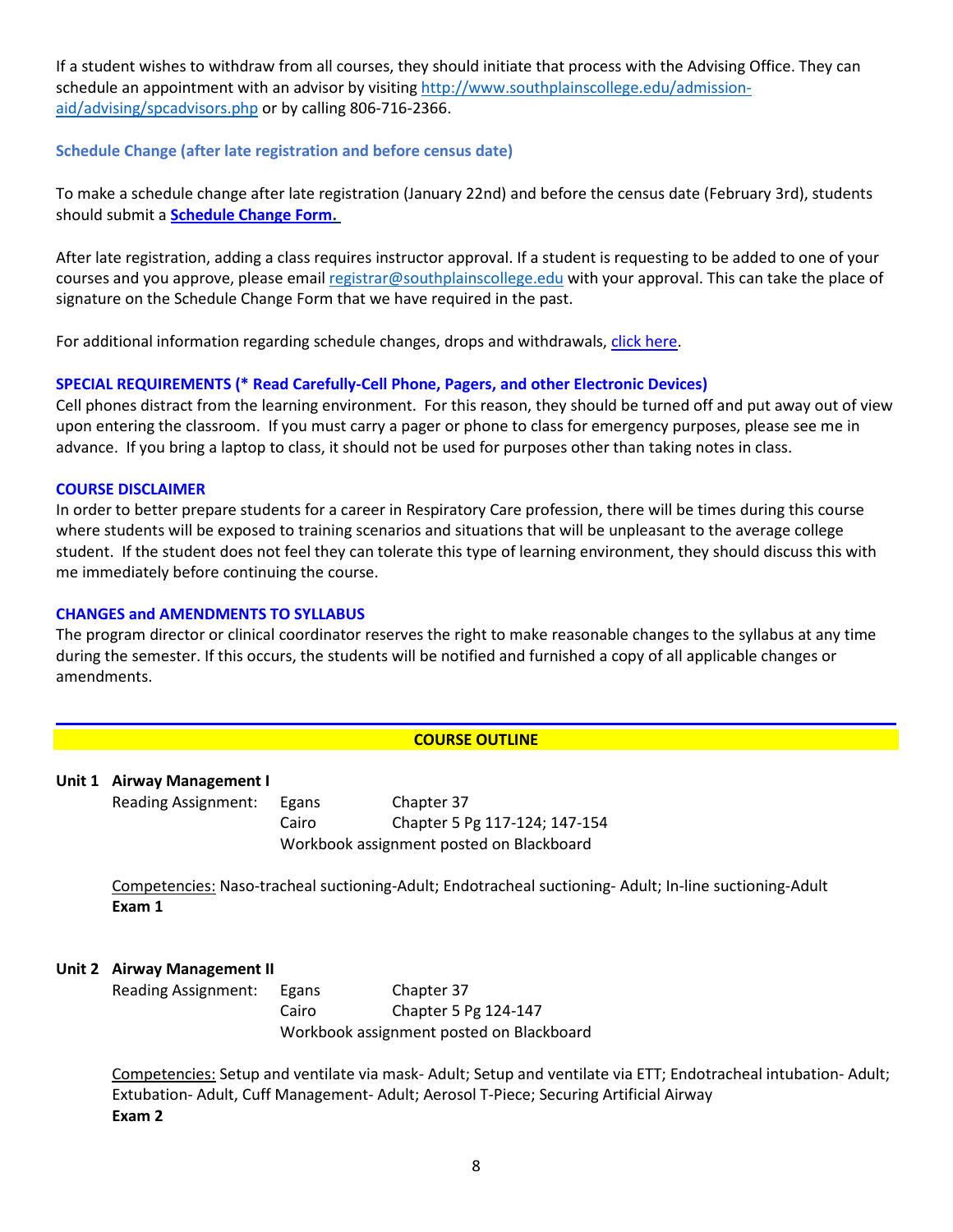| Unit 3 Noninvasive Ventilation                  |                                          |                                                                  |  |  |
|-------------------------------------------------|------------------------------------------|------------------------------------------------------------------|--|--|
| <b>Reading Assignment:</b>                      | Egans                                    | Chapter 50                                                       |  |  |
|                                                 | Workbook assignment posted on Blackboard |                                                                  |  |  |
| Exam 3                                          |                                          | Competencies: Non-Invasive Setup-Adult; Non-Invasive Check-Adult |  |  |
| Unit 4 Respiratory Care in Alternative Settings |                                          |                                                                  |  |  |
| <b>Reading Assignment:</b>                      | Egans                                    | Chapter 57                                                       |  |  |
|                                                 |                                          | Workbook assignment posted on Blackboard                         |  |  |
| Exam 4                                          |                                          |                                                                  |  |  |
| Unit 5 Analysis and Monitoring of Gas Exchange  |                                          |                                                                  |  |  |
| Reading Assignment:                             | Egans                                    | Chapter 19                                                       |  |  |
|                                                 | Cairo                                    | Chapter 10                                                       |  |  |
|                                                 |                                          | Workbook assignment posted on Blackboard                         |  |  |
| Competencies: Pulse oximetry                    |                                          |                                                                  |  |  |

## **Comprehensive Final Exam**

## **ACCOMMODATIONS**

#### **DIVERSITY STATEMENT**

In this class, the teacher will establish and support an environment that values and nurtures individual and group differences and encourages engagement and interaction. Understanding and respecting multiple experiences and perspectives will serve to challenge and stimulate all of us to learn about others, about the larger world and about ourselves. By promoting diversity and intellectual exchange, we will not only mirror society as it is, but also model society as it should and can be.

#### **DISABILITIES STATEMENT**

Students with disabilities, including but not limited to physical, psychiatric, or learning disabilities, who wish to request accommodations in this class should notify the Disability Services Office early in the semester so that the appropriate arrangements may be made. In accordance with federal law, a student requesting accommodations must provide acceptable documentation of his/her disability to the Disability Services Office. For more information, call or visit the Disability Services Office at Levelland (Student Health & Wellness Office) 806-716-2577, Reese Center (Building 8) 806- 716-4675, or Plainview Center (Main Office) 806-716-4302 or 806-296-9611.

#### **NON-DISCRIMINATION STATEMENT**

South Plains College does not discriminate on the basis of race, color, national origin, sex, disability or age in its programs and activities. The following person has been designated to handle inquiries regarding the non-discrimination policies: Vice President for Student Affairs, South Plains College, 1401 College Avenue, Box 5, Levelland, TX 79336. Phone number 806-716-2360.

#### **FOUNDATION SKILLS**

**BASIC SKILLS–Reads, Writes, Performs Arithmetic and Mathematical Operations, Listens and Speaks**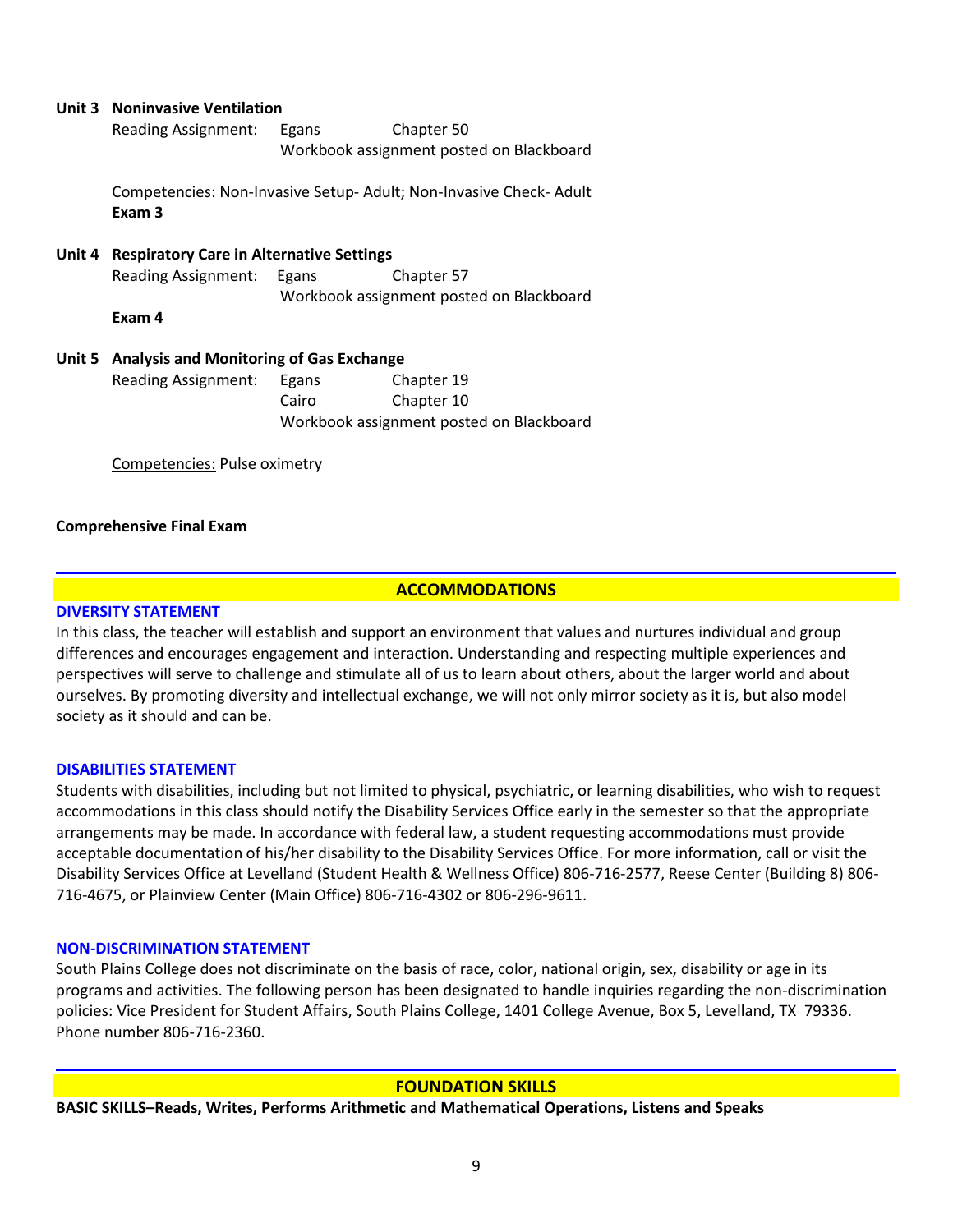F-1 Reading–locates, understands, and interprets written information in prose and in documents such as manuals, graphs, and schedules.

F-2 Writing–communicates thoughts, ideas, information and messages in writing and creates documents such as letters, directions, manuals, reports, graphs, and flow charts.

F-3 Arithmetic–performs basic computations; uses basic numerical concepts such as whole numbers, etc.

F-4 Mathematics–approaches practical problems by choosing appropriately from a variety of mathematical techniques.

F-5 Listening–receives, attends to, interprets, and responds to verbal messages and other cues.

F-6 Speaking–organizes ideas and communicates orally.

# **THINKING SKILLS–Thinks Creatively, Makes Decisions, Solves Problems, Visualizes and Knows How to Learn and Reason**

F-7 Creative Thinking–generates new ideas.

F-8 Decision-Making–specifies goals and constraints, generates alternatives, considers risks, evaluates and chooses best alternative.

F-9 Problem Solving–recognizes problems, devises and implements plan of action.

F-10 Seeing Things in the Mind's Eye–organizes and processes symbols, pictures, graphs, objects, and other information. F-11 Knowing How to Learn–uses efficient learning techniques to acquire and apply new knowledge and skills.

F-12 Reasoning–discovers a rule or principle underlying the relationship between two or more objects and applies it when solving a problem.

# **PERSONAL QUALITIES–Displays Responsibility, Self-Esteem, Sociability, Self-Management, Integrity and Honesty**

F-13 Responsibility–exerts a high level of effort and perseveres towards goal attainment.

F-14 Self-Esteem–believes in own self-worth and maintains a positive view of self.

F-15 Sociability–demonstrates understanding, friendliness, adaptability, empathy and politeness in group settings.

F-16 Self-Management–assesses self accurately, sets personal goals, monitors progress and exhibits self-control.

F-17 Integrity/Honesty–chooses ethical courses of action.

# **SCANS COMPETENCIES**

C-1 **TIME** - Selects goal - relevant activities, ranks them, allocates time, prepares and follows schedules.

C-2 **MONEY** - Uses or prepares budgets, makes forecasts, keeps records and makes adjustments to meet objectives.

C-3 **MATERIALS AND FACILITIES** - Acquires, stores, allocates, and uses materials or space efficiently.

C-4 **HUMAN RESOURCES** - Assesses skills and distributes work accordingly, evaluates performances and provides feedback.

# **INFORMATION - Acquires and Uses Information**

C-5 Acquires and evaluates information.

C-6 Organizes and maintains information.

C-7 Interprets and communicates information.

C-8 Uses computers to process information.

# **INTERPERSONAL–Works With Others**

C-9 Participates as member of a team and contributes to group effort.

C-10 Teaches others new skills.

C-11 Serves Clients/Customers–works to satisfy customer's expectations.

C-12 Exercises Leadership–communicates ideas to justify position, persuades and convinces others, responsibly challenges existing procedures and policies.

C-13 Negotiates-works toward agreements involving exchanges of resources; resolves divergent interests.

C-14 Works With Diversity–works well with men and women from diverse backgrounds.

# **SYSTEMS–Understands Complex Interrelationships**

C-15 Understands Systems–knows how social, organizational, and technological systems work and operates effectively with them.

C-16 Monitors and Corrects Performance–distinguishes trends, predicts impacts on system operations, diagnoses systems performance and corrects malfunctions.

C-17 Improves or Designs Systems–suggests modifications to existing systems and develops new or alternative systems to improve performance.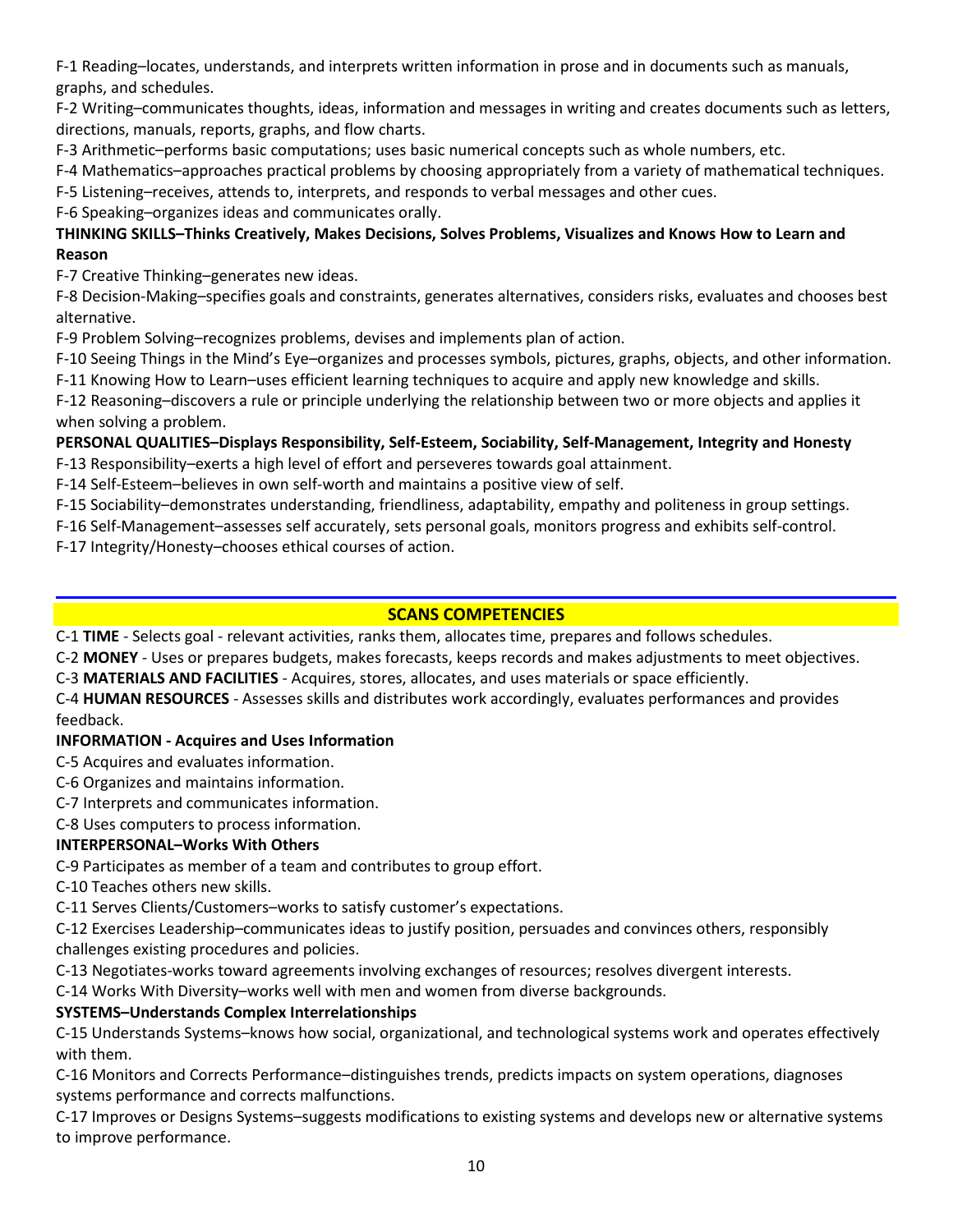# **TECHNOLOGY–Works with a Variety of Technologies**

C-18 Selects Technology–chooses procedures, tools, or equipment, including computers and related technologies. C-19 Applies Technology to Task–understands overall intent and proper procedures for setup and operation of equipment.

C-20 Maintains and Troubleshoots Equipment–prevents, identifies, or solves problems with equipment, including computers and other technologies